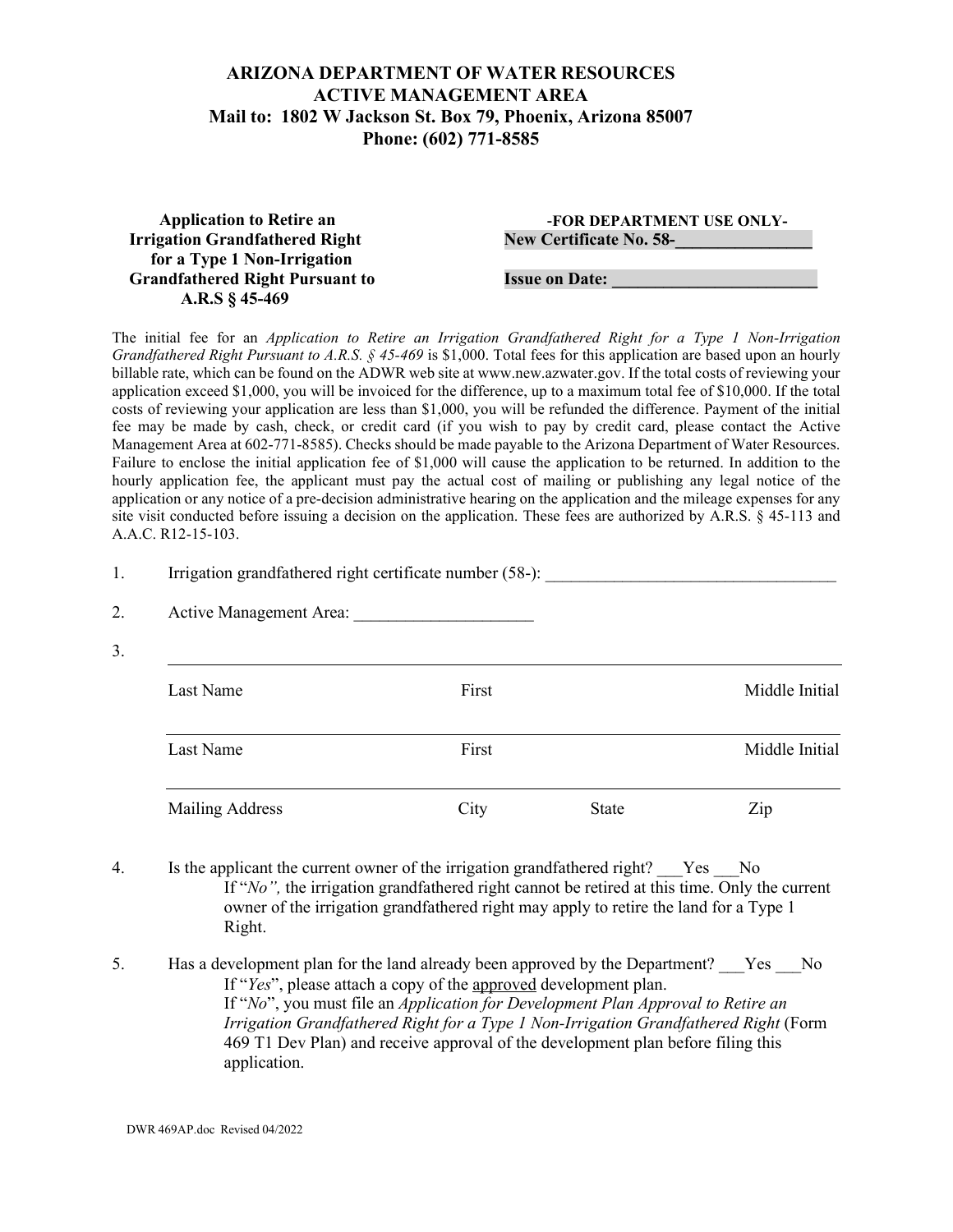| Legal description of land to be retired from irrigation use (attach map). |  |  |
|---------------------------------------------------------------------------|--|--|
|                                                                           |  |  |

| Describe the location of each well which was used to irrigate the land. |                |       |             |  |
|-------------------------------------------------------------------------|----------------|-------|-------------|--|
| Section                                                                 | Township Range |       | Reg No. 55- |  |
| Section                                                                 | Township       | Range | Reg No. 55- |  |
| Section                                                                 | Township       | Range | Reg No. 55- |  |

 $\_$  , and the set of the set of the set of the set of the set of the set of the set of the set of the set of the set of the set of the set of the set of the set of the set of the set of the set of the set of the set of th

\_\_\_\_\_\_\_\_\_\_\_\_\_\_\_\_\_\_\_\_\_\_\_\_\_\_\_\_\_\_\_\_\_\_\_\_\_\_\_\_\_\_\_\_\_\_\_\_\_\_\_\_\_\_\_\_\_\_\_\_\_\_\_\_\_\_\_\_\_\_\_\_\_\_\_\_\_\_

8. Has the land covered by the certificate of irrigation grandfathered right been irrigated since the current owner of the land acquired the land? Yes No

If "*No*", does the current owner of the land hold the land under the same ownership\* as the last person/entity that irrigated the land? \_\_\_Yes \_\_\_ No

\* (Pursuant to A.R.S. § 45-461 "Same ownership" means ownership by the same person or entity or by successor persons or entities as a result of succession to heirs and personal representatives, corporate and partnership reorganizations, mergers, dissolutions, divestitures, partnerships, partitions, joint ventures, foreclosures, receivership or bankruptcy, purchase of capital stock, sale pursuant to United States Code, title 11, or similar succession, but not by outright sale to a bona fide purchaser for value where no portion of or beneficial interest in the successor in interest is retained by the original owner, its shareholders, partners, limited partners or beneficiaries.)

**Note**: if both answers to question 8 are "*No*", the landowner is not eligible to receive a Type 1 Right under A.R.S. § 45-469. However, the landowner may be eligible to receive a Type 1 Right under A.R.S. § 45-472. Please call (602) 771-8585, for further information on how to receive a Type 1 Right under A.R.S § 45-472.

## **Enclose a copy of deed or other evidence to show date of purchase.**

- 9. When was the land last irrigated?
- 10. The intended use of the water is: Expanded animal industry Domestic Golf Course Industrial Electrical Energy Generation Mining Park Common Area Other

 $\_$  , and the contribution of the contribution of  $\mathcal{L}_\mathcal{A}$  , and the contribution of  $\mathcal{L}_\mathcal{A}$ 

If "Other", please describe the intended use of water:

SIGNATURE: **Example 20** DATE:

DWR 469AP.doc Revised 04/2022